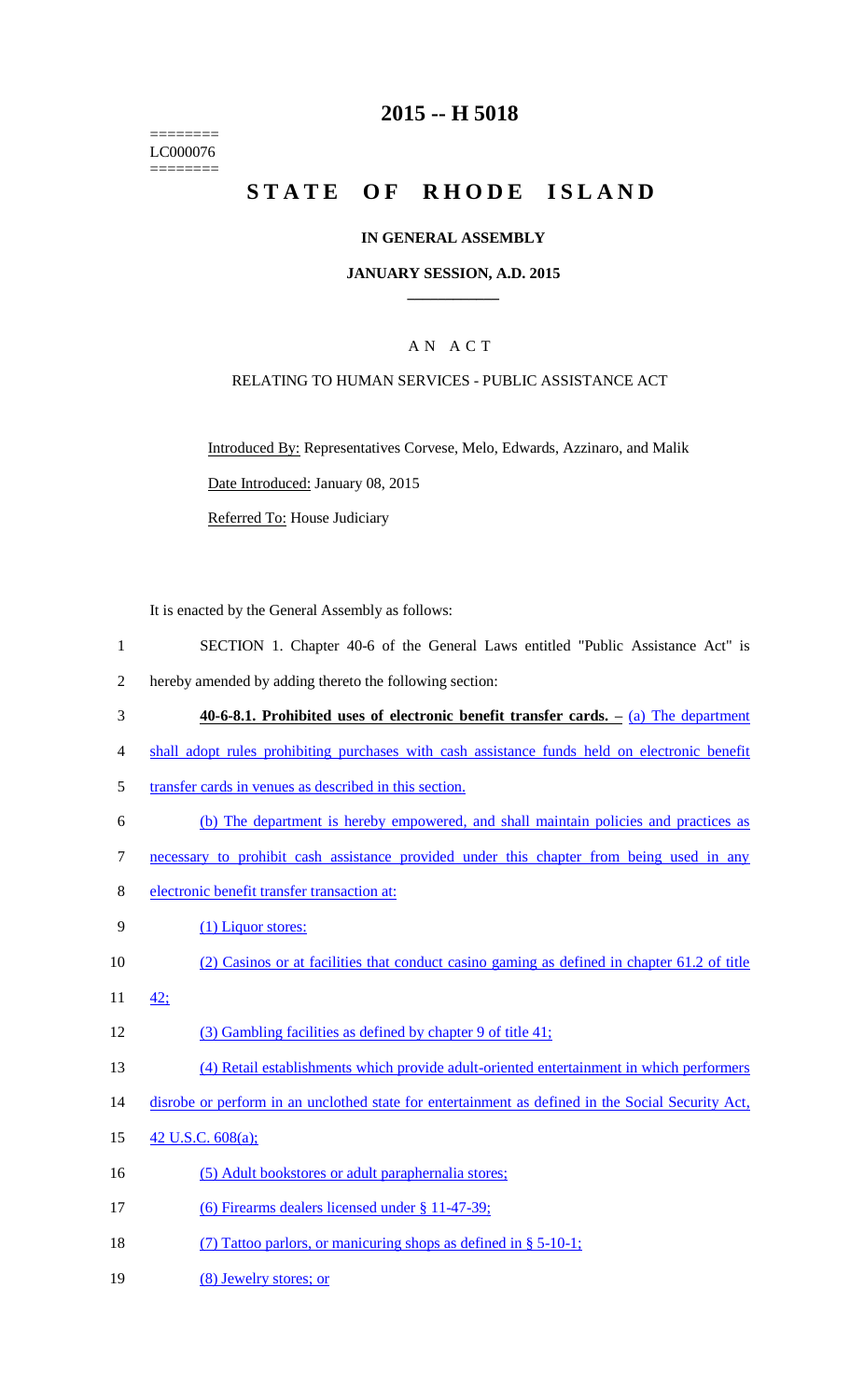1 (9) Cruise ships.

| $\overline{2}$ | (c) Eligible recipients of direct cash assistance who use cash assistance funds held on                  |
|----------------|----------------------------------------------------------------------------------------------------------|
| $\mathfrak{Z}$ | electronic benefit transfer cards in such establishments shall have their cash assistance reduced        |
| $\overline{4}$ | for one month by the portion of the family's benefit attributable to one parent, in accordance with      |
| 5              | <u>rules and regulations promulgated by the department, for a first offense; for three (3) months by</u> |
| 6              | the portion of the family's benefit attributable to one parent for a second offense; and for a third     |
| $\tau$         | offense shall be permanently ineligible to receive the portion of the family's benefit attributable to   |
| 8              | one parent                                                                                               |
| 9              | (d) A store owner who commits fraud against the department of human services by                          |
| 10             | violating § 11-41-33 and who also possesses a license to sell alcoholic beverages under chapter 7        |
| 11             | of title 3 shall be referred to the appropriate licensing authority for possible disciplinary action     |
| 12             | pursuant to title 3.                                                                                     |
| 13             | (e) A store owner who commits fraud against the department of human services by                          |
| 14             | violating § 11-41-33, and who also possesses a license to sell lottery tickets under chapter 61 of       |
| 15             | <u>title 42 shall be referred to the director of the state lottery for possible disciplinary action.</u> |
| 16             | SECTION 2. Chapter 11-41 of the General Laws entitled "Theft, Embezzlement, False                        |
| 17             | Pretenses, and Misappropriation" is hereby amended by adding thereto the following section:              |
| 18             | 11-41-34. Fraud against the department of human services. $-$ (a) The following                          |
| 19             | establishments and/or retail outlets are prohibited from accepting electronic benefit transfer cards     |
| 20             | issued by the department of human services:                                                              |
| 21             | (1) Liquor stores:                                                                                       |
| 22             | (2) Casinos or at facilities that conduct casino gaming as defined in chapter 61.2 of title              |
| 23             | 42:                                                                                                      |
| 24             | (3) Gambling facilities as defined by chapter 9 of title 41;                                             |
| 25             | (4) Retail establishments which provide adult-oriented entertainment in which performers                 |
| 26             | disrobe or perform in an unclothed state for entertainment as defined in the Social Security Act,        |
| 27             | 42 U.S.C. 608(a);                                                                                        |
| 28             | (5) Adult bookstores or adult paraphernalia stores;                                                      |
| 29             | (6) Firearms dealers licensed under § 11-47-39;                                                          |
| 30             | (7) Tattoo parlors, or manicuring shops as defined in $\S$ 5-10-1;                                       |
|                |                                                                                                          |
| 31             | (8) Jewelry stores;                                                                                      |
| 32             | (9) Cruise ships.                                                                                        |

34 violation of this section shall be guilty of a misdemeanor and shall be punished by a fine of not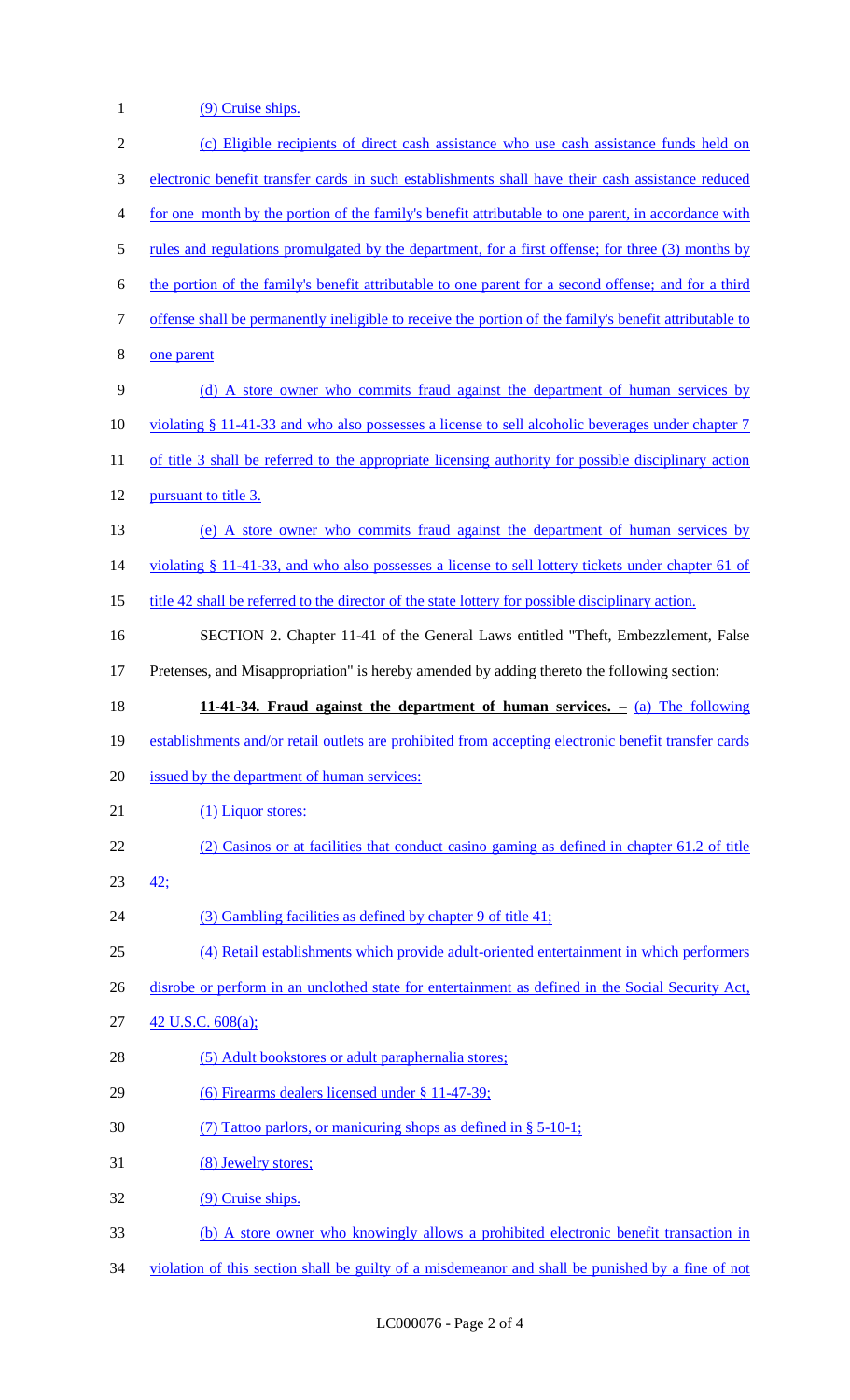- 1 more than five hundred dollars (\$500) for a first offense, by a fine of not less than five hundred
- 2 dollars (\$500) nor more than two thousand five hundred dollars (\$2,500) for a second offense,
- 3 and for a third or subsequent offense shall be guilty of a felony and shall be punished by a fine of
- 4 not less than two thousand five hundred dollars (\$2,500).
- 5 (c) In addition to the penalties imposed by subsection (a) of this section, the department
- 6 of human services is further authorized to suspend and/or revoke any license necessary to conduct
- 7 business.
- 8 SECTION 3. This act shall take effect upon passage.

======== LC000076 ========